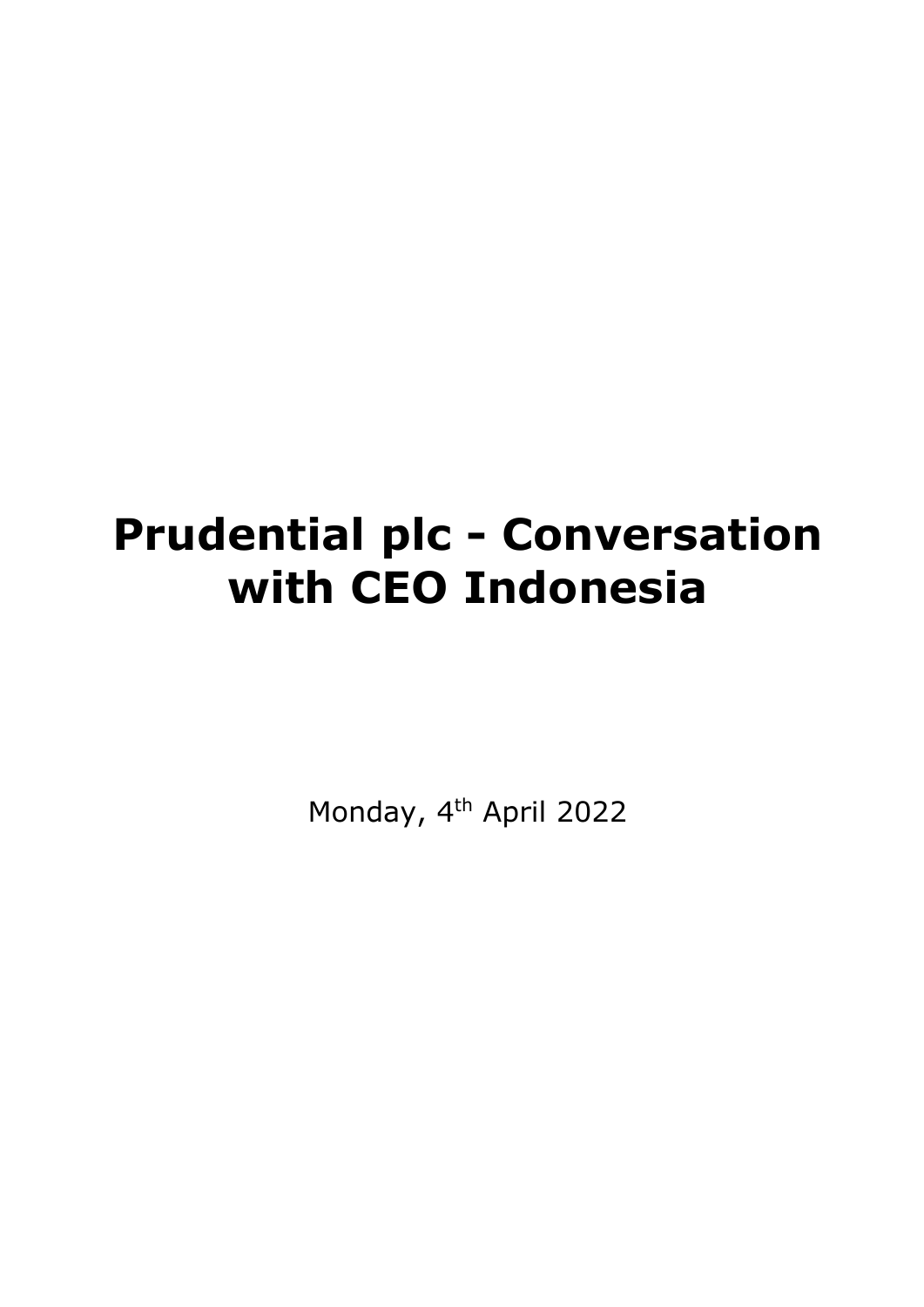## **Introduction**

Patrick Bowes *Head of IR, Prudential plc*

#### **Welcome**

Thank you. Hello and welcome, and thank you for joining us again for the second of our snapshot sessions with the leadership teams of several of our operations.

With us today in Jakarta are Nic Nicandrou, CEO of Asia and Africa, and Dhany, the CEO of the Indonesian operations, alongside Omar, CEO of the Prudential Sharia Life Assurance business.

We will have around 30 minutes of discussion between Nic, Dhany and Omar, and then another 30 minutes for open questions. The conference call host will then explain how to pose your questions via the conference call and on the webcast in the same way as we do for our results call.

Now over to you, Nic. I see you are all in your traditional batik outfits.

## **Management Q&A**

**Nic Nicandrou:** Thank you, Patrick. Good morning, good afternoon, good evening, to everyone joining this next edition of the snapshot sessions that we started last week in Manila, the Philippines.

As Patrick said, today, I am in Jakarta, visiting our Indonesian operations ahead of the launch of our Sharia business, which will, in fact, is scheduled for tomorrow morning. In fact, we are connecting from the very venue that we will be holding the launch tomorrow. Attending the event will be several political leaders, several religious leaders and regulators, reflecting, if you like, the importance of being the very first multinational insurer to be launching effectively a scaled stand-alone entity. That is very important to the local authorities and to the local communities.

And of course, as you know, Indonesia is one of the four key markets that we have highlighted as representing the best growth opportunities for Prudential as we go forward. So as Patrick said, I have with me, Dhany, who is our new CEO of our country operations here in Indonesia, and Omar, who is the CEO of our Sharia business.

Both are new to Prudential, having joined us in the course of last year. So let us get straight to the question that I am sure are in the audiences mind. Dhany, let us start with you. If you just introduce yourself, say a few things about yourself, the skills that you bring to the role having joined us now for a few months, and actually what also attracted you to the role of CEO of Prudential here in Indonesia?

**Michellina Laksmi Triwardhany:** Thank you, Nic. Thank you, and hello, everyone. I am very happy to be here with you today. I have been working in the financial services industry for the last 30 years; 20 years in global and multinational companies, half of which I have spent overseas. I have been working in Singapore, Hong Kong, Philippines, Malaysia. And the last 12 years I have been working with the domestic banks, top 10 banks in Indonesia, covering the consumer as well as small and medium enterprise segment.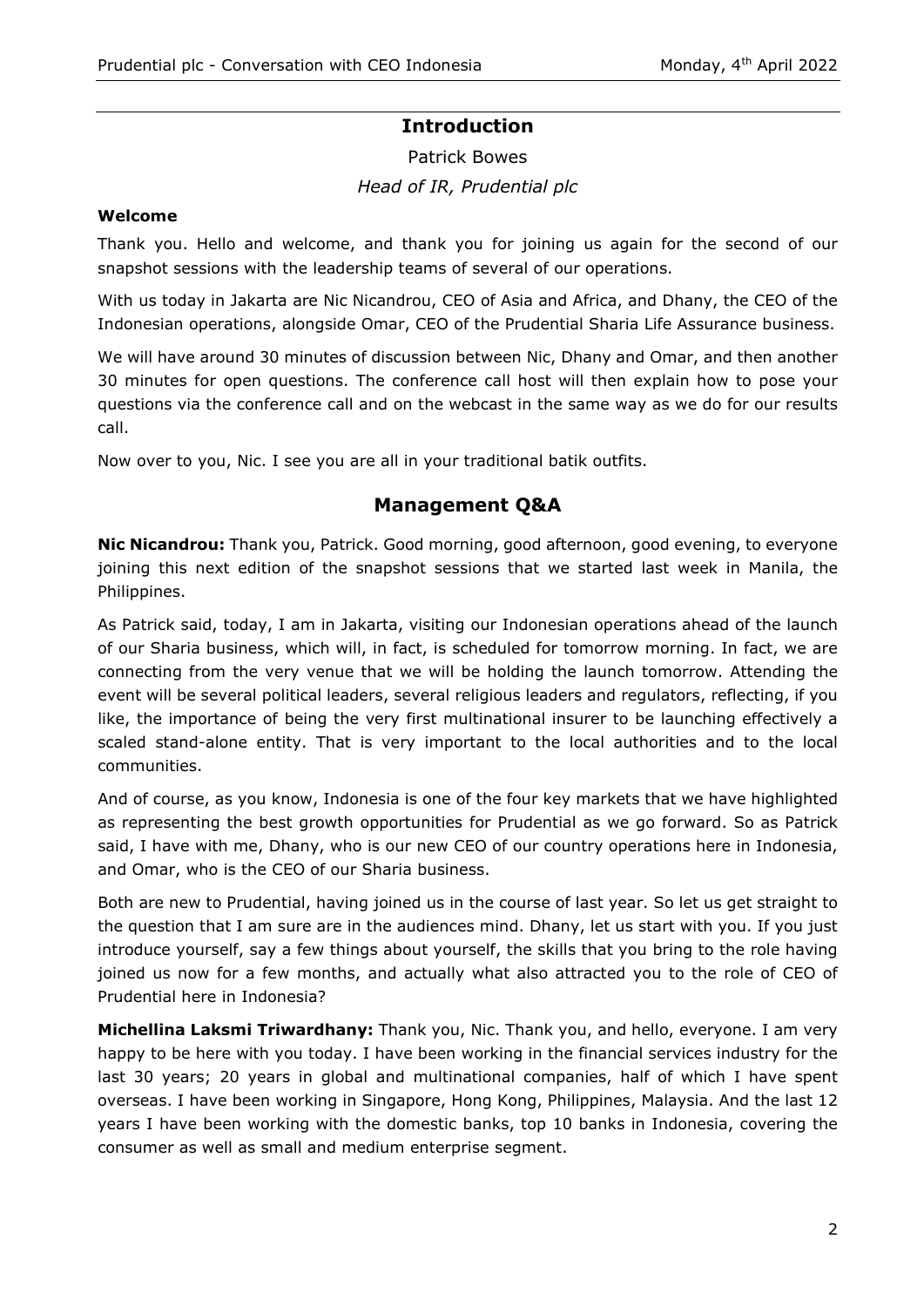I have a very deep knowledge and good understanding of the consumer business because that has been my primary focus in the last 30 years, understanding the consumer, who are the consumers, what do they need, and to be able to translate that into a product and services that suits to their needs and their preference.

And I have done many of the transformation in the organisation, including transforming the sales organisation, digitising our services, as well as our offerings. So I believe that will create a tremendous value as we move toward a more customer-centric organisation in Prudential.

When Nic approached me last year to join Prudential, I was very interested to join Prudential. Obviously, in Indonesia, the name Prudential is very well known, with number one recognition as the life insurance business, and has a very strong and high number of agents, representing about 44% of the agents in Indonesia. And that speaks very well to me, because I wanted to make a difference. And agency is one of the ways that we make a difference in this market, as we create sense of stronger entrepreneurship among our agencies and greater employment.

Obviously, being number one, as well as a robust distribution channel, and most importantly, with low penetration in terms of insurance business in the Indonesian market, it is only 1.1%. So this is very early stage of this business, and the opportunity to grow is tremendous. And that is what attracted me more to join Prudential.

**Nic Nicandrou:** Thank you, Dhany. Thank you for that answer. Maybe next explain to the to our investors why they should be excited about Indonesia, the prospects of the industry here in Indonesia, and maybe after doing that, describe our business a little and some of our priorities from here.

**Michellina Laksmi Triwardhany:** Thank you. So Indonesia, obviously, we have a huge population<sup>[</sup> Editor's correction- of around] So 274 million, and has been growing, 68% of which are at the productive age. So we are by no means an ageing population.

And we have seen in the past at the pre-pandemic level, the GDP has been growing at a 5% rate annually. And that represents a huge opportunity for us, as in the next few years, in the next 10 years we will be contributing to the largest growth of economy in the Asian market.

Per capita also has been expected to grow in the next 10 years from, especially in the high net worth, which is right now at 24 million individuals to become 62 million individuals in 10 years' time, and the number of middle class segments to grow from 140 to 160 million.

Obviously, that creates a need for a better assurance and life assurance businesses and a better protection, because as of today, 35% of the medical part is paid out of pocket expenses. And that creates a real opportunity for us. And therefore, it is forecasted that the GWP to be growing at 11% per annum in the next 10 years and growing from what it is today 15 billion market size to 42 billion. And obviously, that is very exciting, as we are still at a very early age of this business.

And I think Prudential brings something very unique into this opportunity. We do have the scale. We are currently [ editors correction- holding a ] leading market share with 10% market share. We have the fastest growing Sharia business. Our Sharia business currently holds about 29% of market share. We have wide distribution, large number of agency. And we have the broad product set beyond linked protection to include four stand-alone traditional products.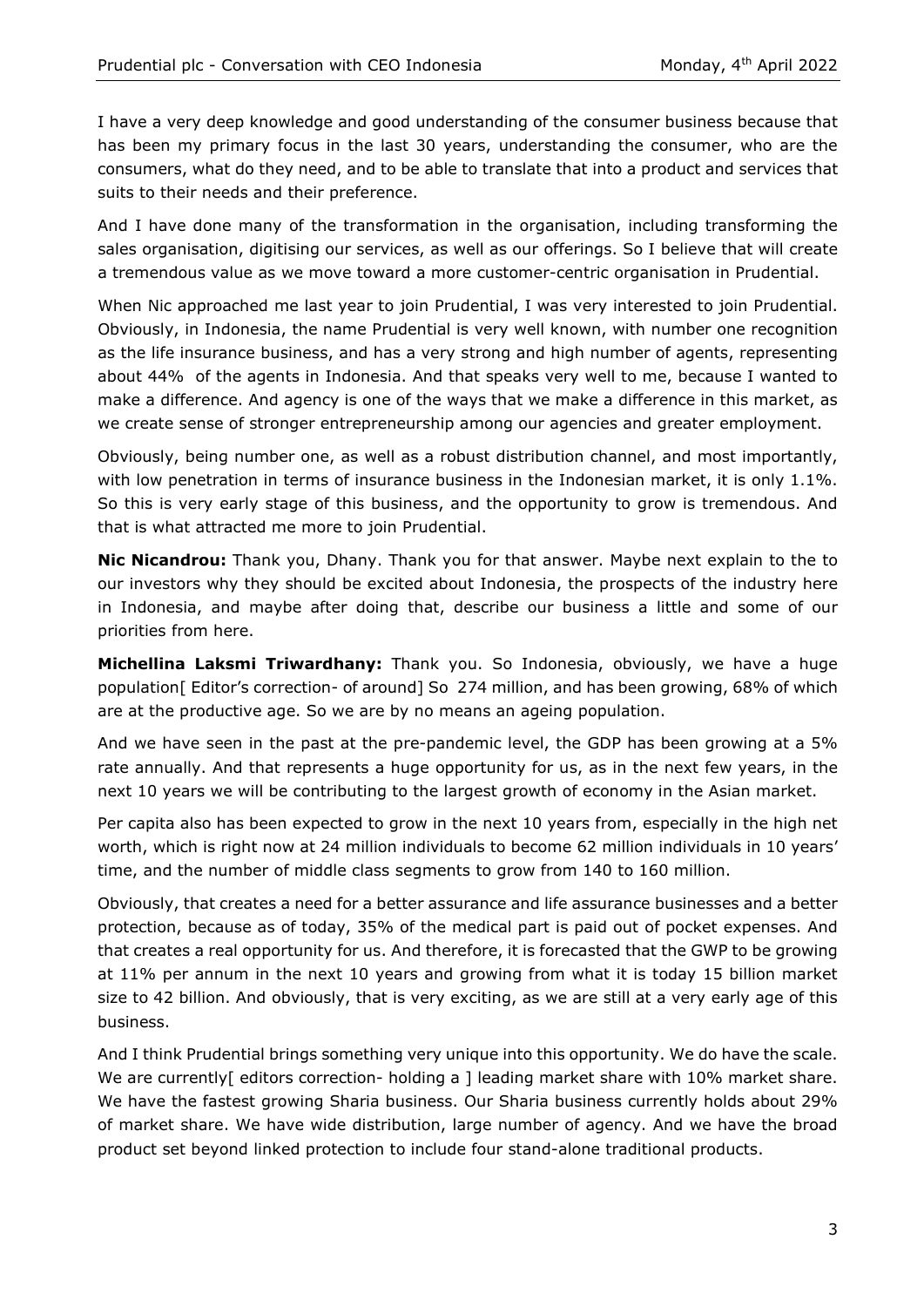And on top of that, we have been working on our digital capability by launching across Pulse, which in Indonesia is being downloaded by 10 million [Editors correction -times], and we have four million registered users. This is something that we can bring and leverage as we grow our business. And some of our priorities is obviously we want to maintain our operational and service excellence.

We are able to retain our number one position as a customer satisfaction, increase our promoter score, as well as broaden our product to serve both the high net worth as well as mass market. And obviously, we are all here today because also tomorrow, we are going to set up our Prudential Sharia Life Assurance business.

**Nic Nicandrou:** Great. Thank you, Dhany. So that brings us nicely, as you referenced, that the launch of Sharia, to Omar. Omar, welcome. Maybe describe a little about yourself, the skills that you bring to the role and describe to our audience, the importance of Sharia in this market. So please, over to you.

**Omar Sjawaldy Anwar:** Thank you, Nic. Thank you for giving me this opportunity to tell about myself, and more importantly, about the opportunity in Sharia market.

Regarding myself, I have over 30 years of financial services experience, running large and complex organisations, which includes 15 years of exposure in managing AXA Mandiri bancassurance, setting up a de novo Sharia banking franchise and plus also establishing investment management business. In addition to that, I have run global multinational top tier asset management. This is also in Indonesia.

Now other than financial services, I also have served in large resources based companies, which brings connection to large potential customer base, which can also bring value to Prudential.

Now being a Muslim, I have a personal passion in expanding the Sharia market. I knew that the Sharia market in Indonesia is at an early stage with only 0.1% market penetration. Now currently, Prudential has secured a strong position in Sharia. We were the early mover back in 2007. We now have around 143,000 Sharia licensed agents now.

For the Sharia market to expand, we recognise that we would need to increase the issuance of the Islamic fatwa as the guiding principles to grow the insurance products and services. Fatwa, in this context are the approval of the religious authority in the country for the consumers to use the Sharia products.

Now currently, there are only 10 fatwas in the insurance industry, compared to 100 plus in the banking. With the Sharia Knowledge Centre that we are building, focusing on the increasing the literacy of the average Indonesian, we want to be seen as the top leader in the industry and get more fatwas created.

I also want to say that Prudential is already at a scale so that we can continue to leverage on the existing infrastructure and operation of the largest conventional business in order for us to grow and expand our Sharia business.

A little bit of context, as Nic asked about the about the Sharia business. Sharia is a form of financial services that is based on the principle of sharing both risk and return. It has similarities to the concept of mutuality. The product and operational structure are all approved by the religious authorities. For example, the concept of interest is not permitted, but participation in investment return is.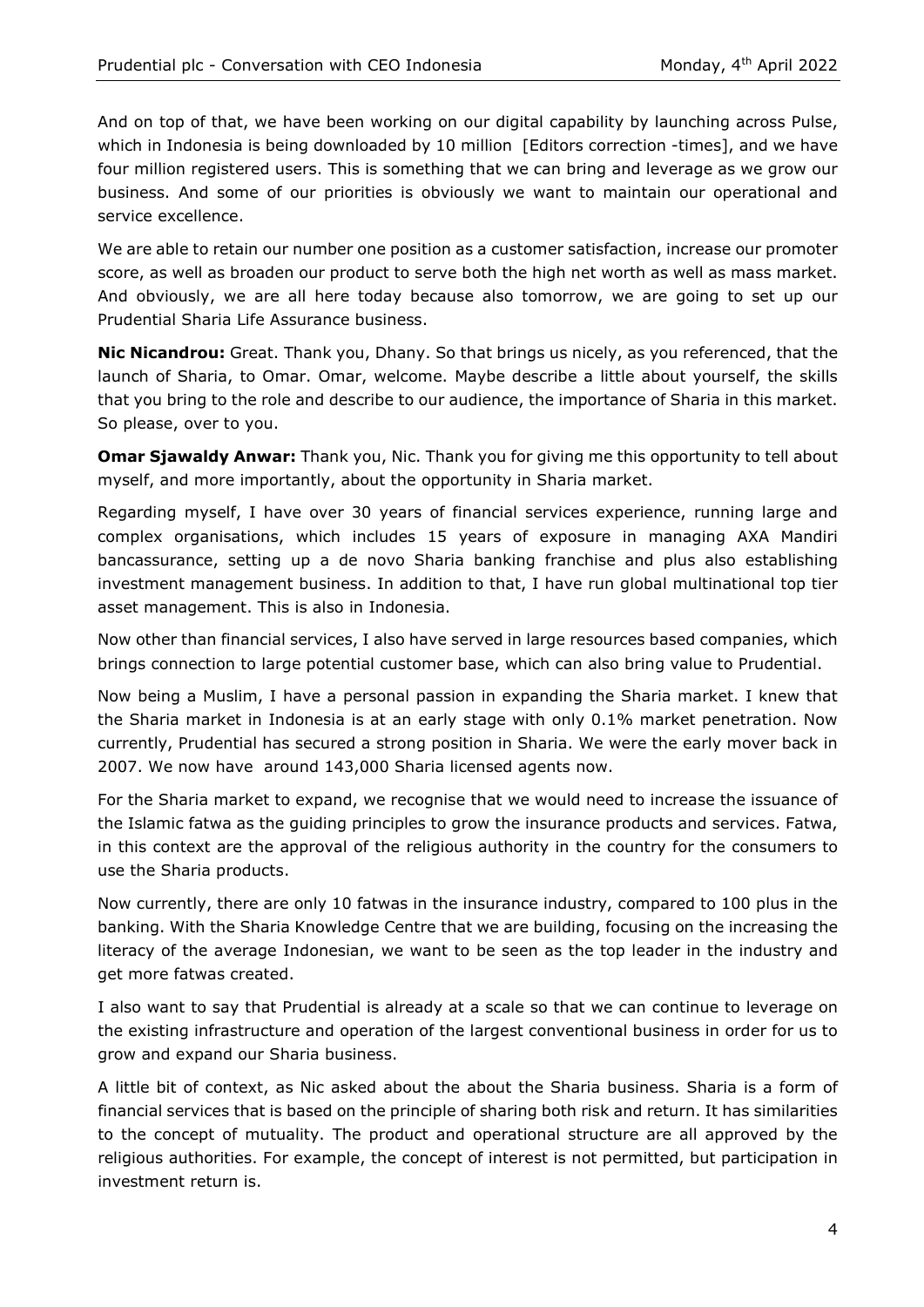The government of Indonesia vision is to make Indonesia a global Sharia financial services hub. And this is evidenced by the plan launched tomorrow being officially inaugurated by the Vice President of Republic of Indonesia, as referenced earlier by Nic.

Now you also heard from Dhany that there is a growing need and demand for health and protection solutions in Indonesia. And as we know, the GDP per capita for the majority of the population is still relatively low, and much of this population are the Muslim segment. This means that affordable bite-sized premium, including stand-alone protection with Sharia approval is important in getting traction of the business.

Indonesia has a young population. 55% are millennials and Generation Z. This demographic of young adults are more aware and conscious in embracing the Sharia allowed lifestyle. We are committed at Prudential to expand the inclusive product offerings to the mass market segment. For example, we have launched the PRUCerah, which is the first Sharia compliant education product in the market. We have continued to sell and promote our popular PRUCinta product, which is a traditional Sharia product.

A little bit more salient data on the Sharia market. The Sharia industrial growth is significantly faster than the conventional life insurance. Premiums grew in 2021 by 39% year-on-year, reaching IDR20 trillion or about US\$1.4 billion. The global Sharia insurance market, meanwhile, is expected to nearly double from \$27.6 billion in 2021 to \$49.8 billion in 2027. As an example, this is how we see this translated into our own business in Indonesia. Our Sharia policies grew by 19% in 2021, despite an overall decline of market share.

Now, as a separate entity, Prudential Sharia will have its own distinct stand-alone brand standing on its own, which will be seen as Sharia-compliant by the market. This will bring more opportunities to tap into the Sharia market, and also bring to the table more potential partners. We are already well regarded in this segment.

Last year, for example, our Tabarru funds, we shelled out IDR1.2 trillion, which is nearly US\$90 million, through public claims. And our Tabarru fund has a total of about US\$541 million which is far ahead of the next competitor.

Now as part of the drive to increase the insurance literacy in Indonesia, we are going to build and establish the Sharia Knowledge Centre to be the centre of innovation for Sharia product and services. And this, clearly, will establish Prudential as the clear thought leader in this sector.

We are also enhancing our Sharia digital platform to be a halal lifestyle offering, which is going to be delivered through the Pulse platform. As a leader in Sharia life insurance, we can also play our part in this flagship drive by the government, and also Prudential Sharia and to maximise this long term value for our stakeholders. We also expect that the learning and also the experience will help us in other markets, where Sharia packed opportunities exists, not only in Asia, but also in Africa.

So over to you, Nic.

**Nic Nicandrou:** Thank you, Omar. From what you have just covered, I can see that there is a lot of exciting opportunities ahead in the Sharia space, and of course, for us to play an even bigger role. And those opportunities are exciting when you bear in mind that Indonesia has the largest Muslim population of any country globally.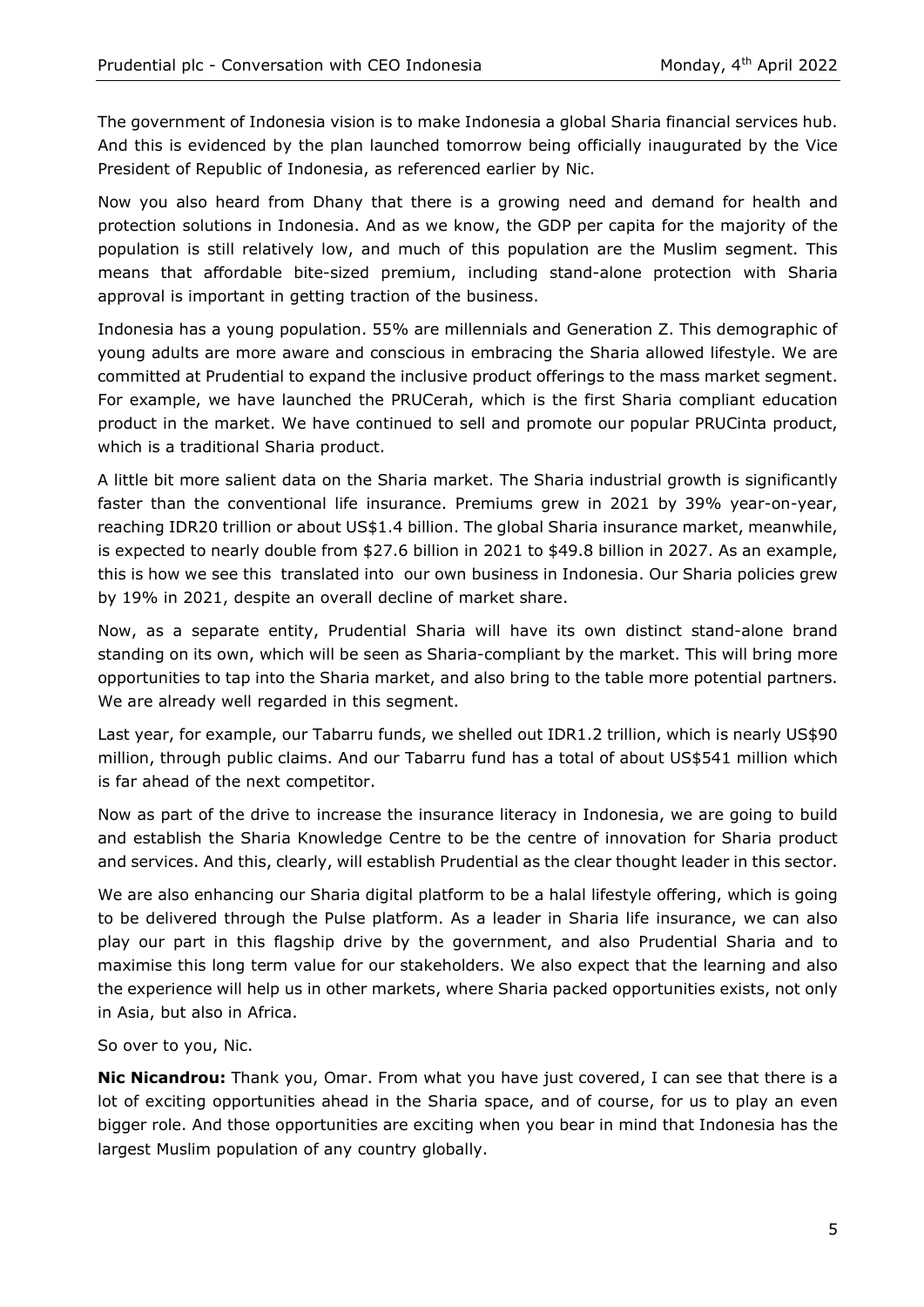When you bear in mind that Muslim population in Indonesia today is 10 times that of Malaysia, yet the Islamic insurance market is only a third of what it is in Malaysia. So when you do the math, you can see the opportunity there.

I want you to also bear in mind that the local authorities have made it a policy objective for Indonesia to become the largest Islamic financial services centre in the world. And of course, we play into this phenomenal opportunity with the largest and most impactful player in the Sharia market.

So Dhany, back to you, if I may, what has been the impact of COVID on Indonesia more broadly, on the insurance sector more specifically and our own business? And in answering the question, maybe you can also explain what is happening on the ground now for COVID? And when might sales return to growth?

**Michellina Laksmi Triwardhany:** So I think Malaysia is not immune to the negative impact of COVID. It has been very disruptive to the Indonesian economy. That is at the sheer size of our population, about 274 million, and well as the vast geographic area that needs to the cover, and the social restriction, mobility restrictions has severely impacted our economy.

In 2020, we registered a negative growth of 2.1% and has rebounded slightly in 2021 at 3.7%, but it is nowhere near to the pre-pandemic level, which is at the 5% level. And obviously, this has impacted the market of life assurance business. The market has declined in two consecutive years. In 2020, it declined by 10% and then in 2021 by 1% further decline.

And what we see in the market, there is slight changes in the market with the single premium unit-linked growing at the pace of 18%, whereas the regular premium unit-linked has declined by 15%. And obviously, Prudential, we are focusing on a more sustainable business, which is the regular premium unit-linked. And hence, we also registered 7% decline in our business.

However, we remain focused operationally and providing service to our customer. We maintain our number one position in customer satisfaction. We have actually paid in the last two years 51,000 claims related to COVID. And I was told by Nic that this is actually contributed about 60% of the Group-wide claims.

And we also take the opportunity in the last three years to reflect and expand our product sets. So we have moved from just a pure unit-linked protection product to a stand-alone traditional product. And we also retooled our sales people providing them with a digital tool to manage their businesses from recruitment to their sales process and self management, as well as receive training and critical and important information from us.

In some of the cases, we are very happy that we are able to increase the number of cases that being sold by 7%. And most importantly, the health and protection case has increased by 50% in 2021.

In the second half, we experienced a growth of 16% And that is reflected the easing of the social mobility. But obviously, unfortunately in 2022, obviously everybody knows, we got hit again by Omicron. And that sense of optimism was somehow subdued a little bit because the Omicron is widely spread, although not as diverse, I think, impact as Delta.

Right now, the situation is much better. It is much under control. The social mobility restriction has been eased to level one in Jakarta. And what we see also, about 70% of our population has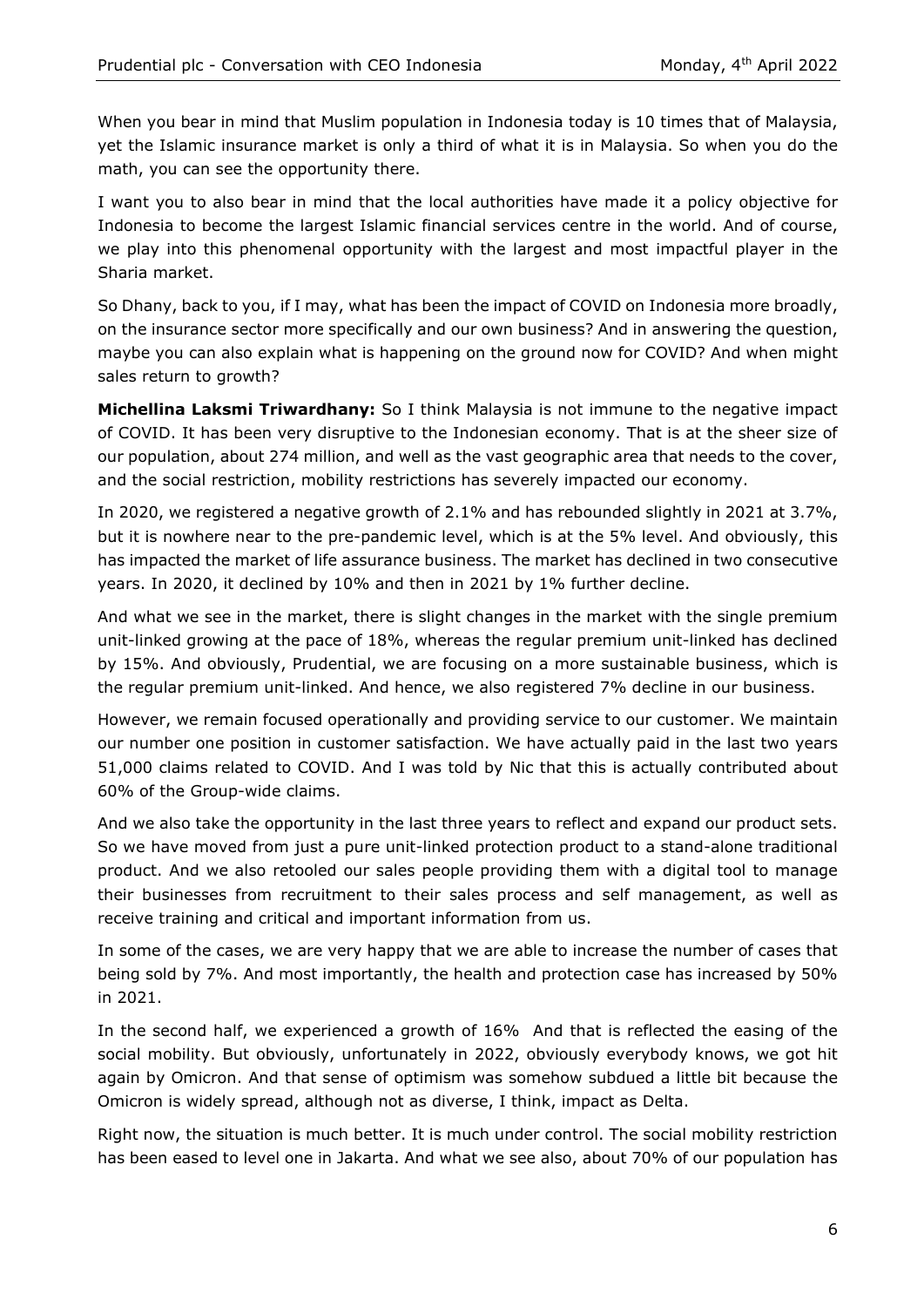at least one jab. And in major cities, like Jakarta, Surabaya, Medan, we have reached 100%. And that creates a sense of confidence in our population.

When are we going to grow again? I think that is likely depends on the economic situation. If we see back to normal, the social restriction being lifted, we will eventually see market growth. And obviously, the customer confidence needs to improve, as they feel they are more confident about the future, about the employment, as well as about the opportunities.

We remain focused. We know that we will be ready to capture the opportunity that is being presented in Indonesia. As I have mentioned, the low level of penetration, which is at 1.1% and the GDP growth that is still going to be, we expect it to go back to the pre-pandemic level, and we are ready to capture that potential need.

**Nic Nicandrou:** Thank you, Dhany. It is encouraging to hear that notwithstanding the challenges that Indonesia has faced from a macroeconomic, from unemployment perspective, that the business has proved to be resilient, retaining number one positions in customer satisfaction, brand recognition and preference are clearly key to that. And it was great to see that in this environment, the much needed protection was offered to many more thousands of customers, 7% growth, I think, you said in the number of policies; 19% growth, you said, Omar earlier, in terms of the number of Sharia policies and the 50% in health and protection.

But that speaks to an evolving story in the way our product offering has evolved. So say a little more about that evolution that has taken place through the pandemic?

**Michellina Laksmi Triwardhany:** So in the last two years, basically, as we want to be more a customer-centric organisation, try to understand what is it that the customer needs from us, whether it is this investment-linked protection product or traditional products. We also note that the pandemic creates some challenges in terms of how people allocate their resources and funds.

And we intentionally set up a strategy to rebalance our portfolio. Five years ago, our portfolios are mostly unit-linked protection products. Now it is [Editor's correction -around]50-50, 50% unit-linked and 50% non-unit-linked products, stand-alone traditional products. And that has created a very strong and balanced portfolio and meets the needs of both our high net worth clients, as well as our mass market. From nowhere, we are now number two in traditional markets. And that is a significant achievement that Prudential has achieved.

SME also provided significant opportunities for us. Two years ago, we embarked in a journey to capture the SME market. SME in Indonesia constitute of 64 million players. And they are basically the backbone of Indonesian GDP, contributing about 60% of Indonesian GDP. So we started to work, which is targeting the SME segment. And now we have captured about 3% of the market share and have grown 30% in the last year. And this is something that we want to continue to focus on and will become our next business engine for growth going forward.

We also are continuously retooling our agents to make them more professional and more capable to scale up their capability to be able to serve the client and meet their full insurance needs, whether it is linked protection as well as traditional products. We expanded not just in the mass market, also in our bank partners during this time, even though the APEs were relatively flat, we see a significant increases in terms of NBP in our bank assurance business by as much as 25%.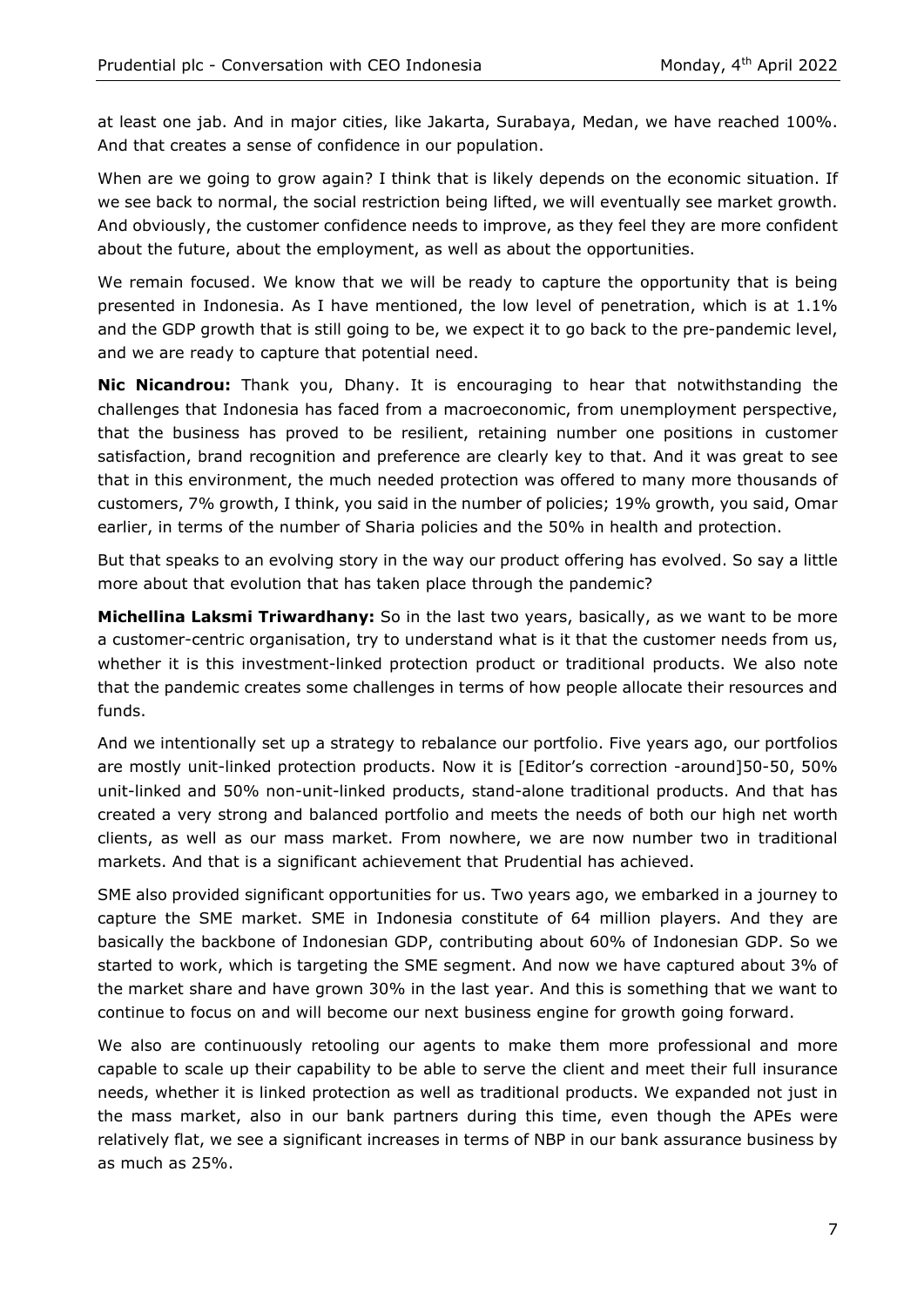So we are actually a much stronger business, a much resilient business than we are a few years ago. And that I think, gave us the confidence to meet up the challenge, not just only to meet up the challenge, but obviously to take the opportunities going forward.

**Nic Nicandrou:** Thank you, Dhany. Let us now move to distribution and routes to market. I would be interested in your views of the agency channel as a distribution channel and its s importance, I guess, as Prudential as we go forward.

**Michellina Laksmi Triwardhany:** Thank you. Agency, I think it is the most important channel and continue to be the important channel for Prudential. Our agency comprise of about 200,000registered agents, which is 44% of local registered agencies in Indonesia. And they played a critical role, because insurance is not an easy product to understand. It is a product that requires some press and some advices from a knowledgeable agent.

And therefore, it is very important to establish this long-term relationship with an agent, so that they can provide and guide our customer in terms of their needs and advising of their needs. It is also very important to note that our agents' plays a critical role in terms of financial literacy. They are educating clients one by one on the importance of life assurance, the importance of protection, to protect the well-being as well as the wealth.

Our agency business, as I mentioned, we have about 200,000 agents. And they are very resilient. And in the last two years, they have proven to be very adaptive.

Now, our agency is actually using our digital tools that we have providing to them, and they are able to onboard about 42% of the clients to the digital channels. And I think one of the things to note also that we have the largest MDRT in Indonesia. We have close to 1,000 MDRT in 2021. And obviously, they are very professional and they are very knowledgeable, and have created a strong brand in the market due to their professionalism.

**Nic Nicandrou:** Let us talk a little about the investment that we have made in digital assets and the importance of digitalisation more broadly, having those capabilities in Indonesia.

**Michellina Laksmi Triwardhany:** I think that is always top of mind. I think digital Indonesia has been something that everyone focuses on 190 million internet users in Indonesia. We have more hands on than we have people. Probably if we calculate it, maybe you should have maybe two hands on here.

So we are very defensively saving consumers. And I think you have taken advantage of the situation by introducing us. And in the past platform, we have a complete way of servicing our clients, but they can do their own self service, as well as transactions. We have PRUforce. And this is top of the line even among financial services. The PRUforce really assisted our agents and our sales force to do their business to recruit, to train, as well as to monitor the sales process. And this is really something that is ahead of its peers.

And our agent has embraced it in doing the business in the last few years. We also started working with the digital ecosystem. We have strategic partner in OVO. OVO is one of the largest wallets in Indonesia. We also work with a digital bank. Recently, we signed up with Bank Neo Commerce. And Bank Neo has about 50 million customers that they acquired purely through digital. And obviously, through this collaboration, not only we are able to tap the client, but we also can learn from them how they are able to grow their business, through pure digital and online capabilities.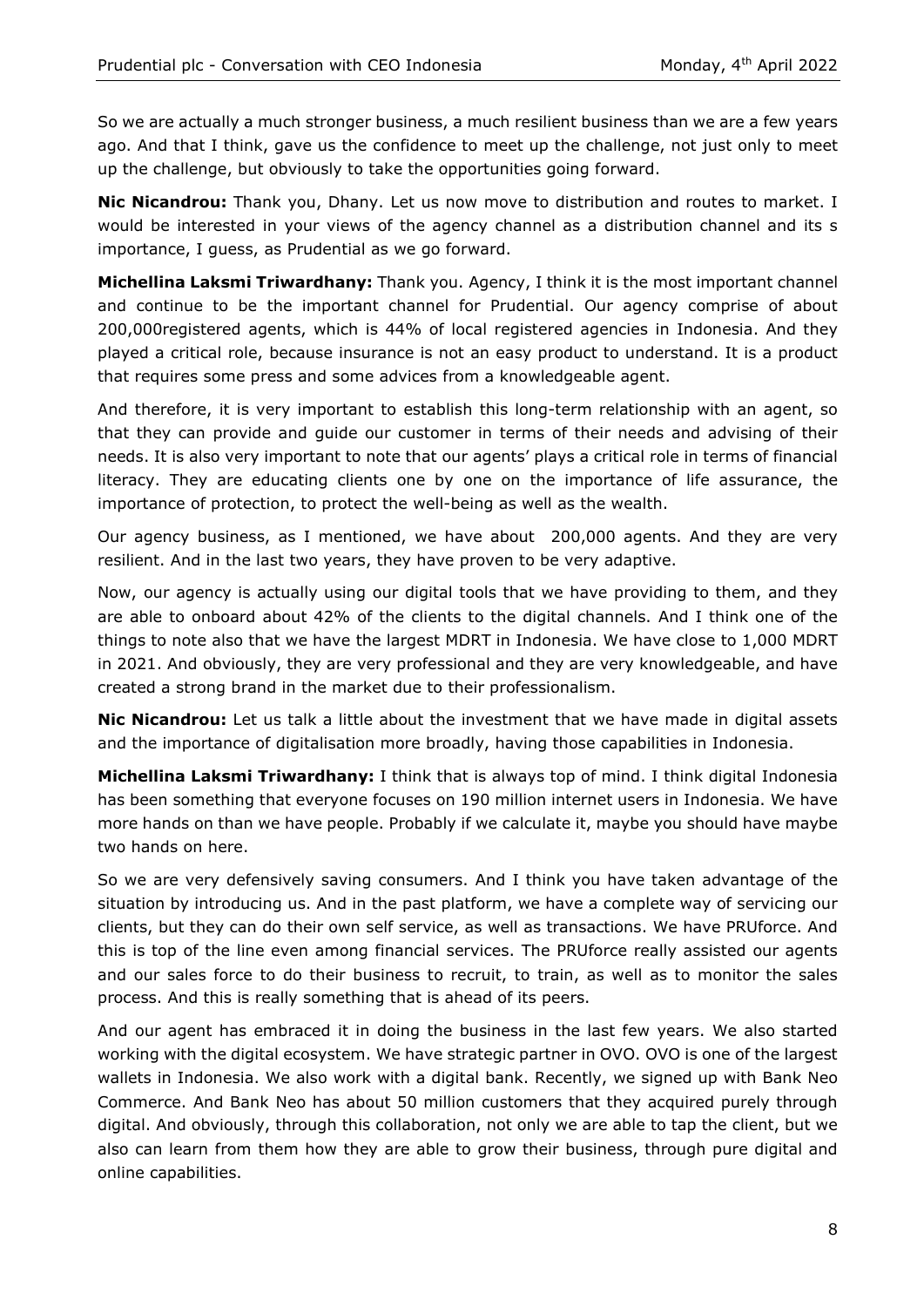So this is something that we are very excited about that the growing of a digital savvy customer and our ability to meet that needs is there. And this is something that we want to continue to focus on going forward.

**Nic Nicandrou:** Thank you, Dhany. With roughly 40% of the population being millennials being of an age, where digital tools are part of the day-to-day way in which they live their lives, having that connection as we try and penetrate the market is going to be incredibly important. How about progress in the bank channel?

**Michellina Laksmi Triwardhany:** I think bancassurance is something that we will need to focus on. We are under a market share is behind in some of the bancassurance. We have two partners. They are boutique banks focusing on a high net worth client, which isSCB and UOB.

And UOB recently obviously acquired Citi's portfolio and that more than doubled their number of their customers. And Citi portfolio is known in the market as the best portfolio in terms of net worth as well as the credit card space. So this is an opportunity that we see is right for us. And despite the size, we are only penetrating about 6% of the customer base. So there is an opportunity to do better and to grow.

But most importantly, I think we have recently expanded our product mix. And the NBP in our bancassurance grew by 25% and despite a flat APE. So this is something that we are going to continue to build to continue to strengthen. We are always on the look out of more traditional players in the market, who is ready to be partnered, whether it is from our Sharia business, or the conventional business.

But in addition to that, other than the traditional market, we also look at, like I have mentioned before, we have Bank Neo Commerce, digital partners. We are going to also have a partnership with Jenius, which is the pioneer in digital bank, as well as TMRW by UOB. So these are both traditional and digital players as an important aspect that we want to focus on.

**Nic Nicandrou:** And as we have shared before with our investors, we remain on the look out for a relationship that will help us access the mass market segment more broadly than the ones that we have currently today. A couple of maybe numbers questions, if I may. The NBP, the new business profit margin has declined in 2021 from 58%in 2020 to 50%in 2021. Just what are the reasons for that?

**Michellina Laksmi Triwardhany:** There are two main reasons for that. One behind it is the economic assumption and the interest rate environment. The second is obviously the product mix. As I have mentioned, we have re-shifted our portfolio to be more robust, to be more resilient. But we have right now around 50% linked product protection and another 50% of non-linked products, and that obviously have shifted our margin.

**Nic Nicandrou:** Thank you for that. IFRS operating profits have also been declining in recent years, and indeed in 2021 they dropped by 16% What is the reason? What is the outlook?

**Michellina Laksmi Triwardhany:** So I think the IFRS profit, finally one of the reason of the decline is obviously the rise of claims and this is related to the COVID-related claims that obviously we have seen in the last two years has increased quite significantly. And also the IFRS also reflected the trajectory of ourselves, which has been declining in the past few years. And they are lagging number. As and when we recover, they are lagging number and they will increase eventually as and when we grow.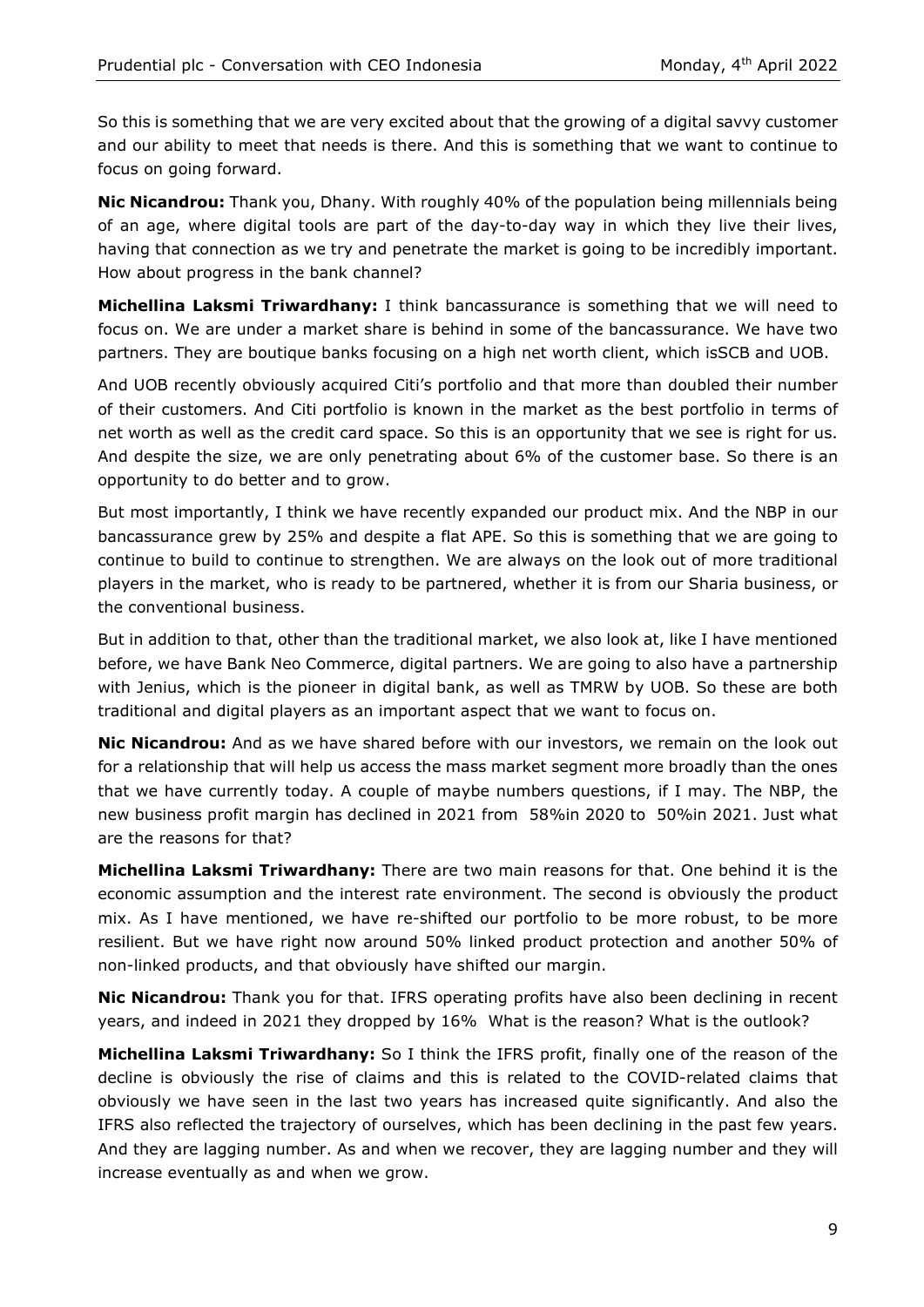But obviously our focus is not about just the IFRS profits. We are focusing on the long term. We are focusing on growing the business and to regain and gain our market share.

**Nic Nicandrou:** Thank you, Dhany. And Omar, the final question to you. There is rising inflation across the globe. It is also true here in Indonesia. Just your sense of how that affects the average Sharia consumer and what might they do about it? How might they impact their spending trends?

**Omar Sjawaldy Anwar:** Thank you, Nic, for the question. As you may very well know that Indonesia is a US dollar based economy, where the energy needs is imported through oil. The average gasoline price has increased recently. As you go to the pumps in various cities in Indonesia, it has increased. So this will surely have a negative impact on the discretionary spending of the mass market segments.

But having said that, we are fortunate that the customer base that we have right now consists of the high net worth segment and plus also the middle affluent. However, the future customer base, which is the next market segment, is going to be feeling more of the impact of the high price of oil and plus also the inflation effects. But we are confident that with the low ticket sizes in our product portfolio, we can still offer them affordable protection. For example, the PRUCinta Sejati, which is a sharia traditional product campaign with low ticket sizethat has a wide range of price options, you can pay \$8 per month for the premium.

Another example is the PRUTect Care, which is a bite-sized product for life health and plus also accident with a premium as little as \$1 per month. Therefore, we feel that we are well positioned through the product range, despite the inflationary pressure coming to the country of both of the units.

**Nic Nicandrou:** Thank you, Omar, and thank you, Dhany, as well for the Q&A. So with that, I suggest we go back to Bethany to start the open Q&A session.

### **Audience Q&A**

**Greig Paterson (KBW):** Just three quick questions. Just in terms of the Sharia operations, could you just remind us how much you will own of that operation and how the with-profit mechanism works there? Second question is agent numbers growth. Total agents, I see are 198,000 agents. I wonder how much that has grown year-on-year to the end of December? Maybe you can talk about what has happened in the New Year as well. And then it was a statistic mentioned 11% compound annual growth rate for the next five years. I was not sure whether there was APE or gross written premiums, or whether that was a Prudential target, or some expectation for the market's growth?

**Nic Nicandrou:** Okay. I think we heard most of that. Let me start with the third part of your question. Yes, it is our own estimate based on the rising economic growth, the demographic trends. We believe that, and we work with consultants from time to time to estimate the growth in revenue pools and in value pools. So it is a combined exercise. One of our advisers indicates it is 11% and so that is what we believe.

The gross written premium CAGR will be between 2020 and 2030, as Dhany said, raising the gross written premium size of this market from 15 billion to 42 billion in 2030. And even then,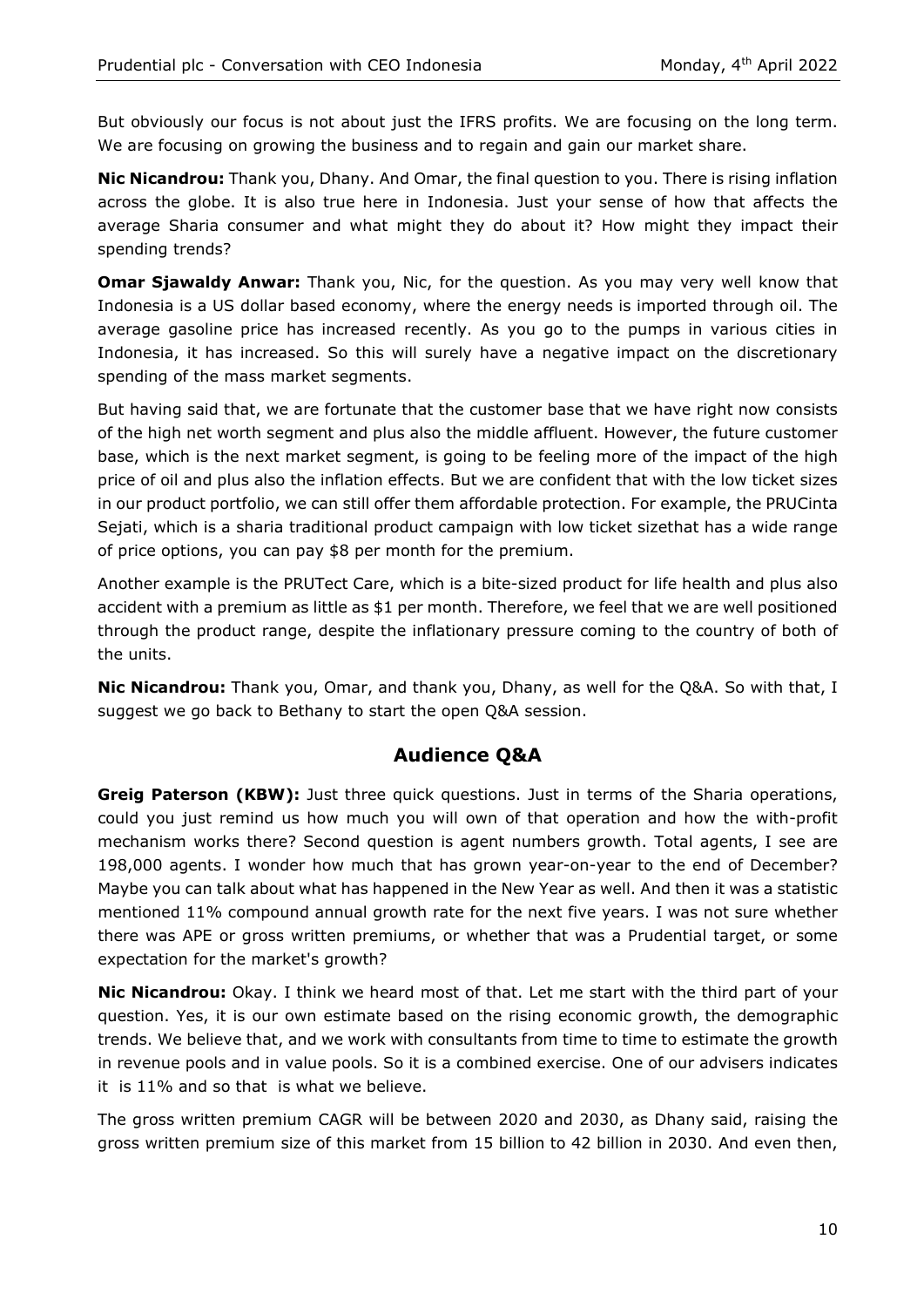by then the economy will be over 2 trillion, just to give you a sense. So even at that point, penetration will only be just touching 2%. That is how massive the opportunity is in this market.

You had a question on the mechanics of how Sharia products work. Maybe, I will ask Omar, and then I will give you some statistics on the size of our operation.

**Omar Sjawaldy Anwar:** As you know, we spin-off the Sharia business to a legally stand-alone entity. So basically, we retained most of the back office, most of the infrastructure of the existing portfolio and plus also the operations, the claims, the technology. So basically, it is still the same. So what the regulator requires us to do is to separate the legal responsibility into a separate company, which we are doing right now.

So predominantly having an identity on its own, standing on its own, the perception by the market is it is a Sharia-compliant company. Therefore, the opportunity to expand and to grow the Sharia market is going to be even more than being combined with the conventional business.

**Nic Nicandrou:** On the product specifically, let me just supplement Omar's answer on the product specifically. If you have a product where there is an investment chassis and a protection chassis, I mean clearly the part of the premium gets split, if you like, into three. There is one that pays for the cost of insurance. That goes into a Tabarru fund. Claims are paid out of the fund. And to the extent that there is any profit at the end of it, it will be shared between the underlying policyholders and the shareholder.

The part of the premium that goes into the investment fund, that appreciation accrues to the customer and we will charge a fee as one would on a unit-linked type policy. And then additionally, a part of the premium will effectively represent a wrapper fee, if I can call it that, for bringing that entire product architecture to the consumer. So shareholder makes a fund fee, a wrapper fee and shares into the insurance result. That is how it is operated. And more broadly, that is the structure.

In terms of, to give you a sense of the size of our business. Let us start with the size of the market. The Sharia market is about a tenth of the total market in Indonesia. Weighted new business premium has grown by about 25% last year. So ahead, if you like, of the overall market, because Dhany said it was flat.

We have a 30% share of the new weighted business premium. That is the largest amount. The APE that we did for Sharia was 70 million compared to the 334 million of APE of Indonesia. So you will see that in our numbers, it is just under 30% of our production compared to the market, the market weight being 10%, and that shows by being an early mover by prioritising this particular line, the progress that we have made.

If we look at the AUM that is managed on behalf of our customers, that is around \$473 million compared to the \$4.7 billion. This is all in dollars of AUM. So in terms of size of assets managed, it is about a tenth of our total, but that is equivalent to 23% of the market. So again, new business flow with 30%. But if you take the stock of money that we manage, it is a great share.

Around143,000 licensed agents, as Omar said. That is about three quarters of the licensed Sharia agents. But what is interesting is that only one in three of those are Muslim. So when we talked about earlier what are some of the benefits of having a stand-alone entity, will become a magnet for those that want to become agents and want to align themselves and ally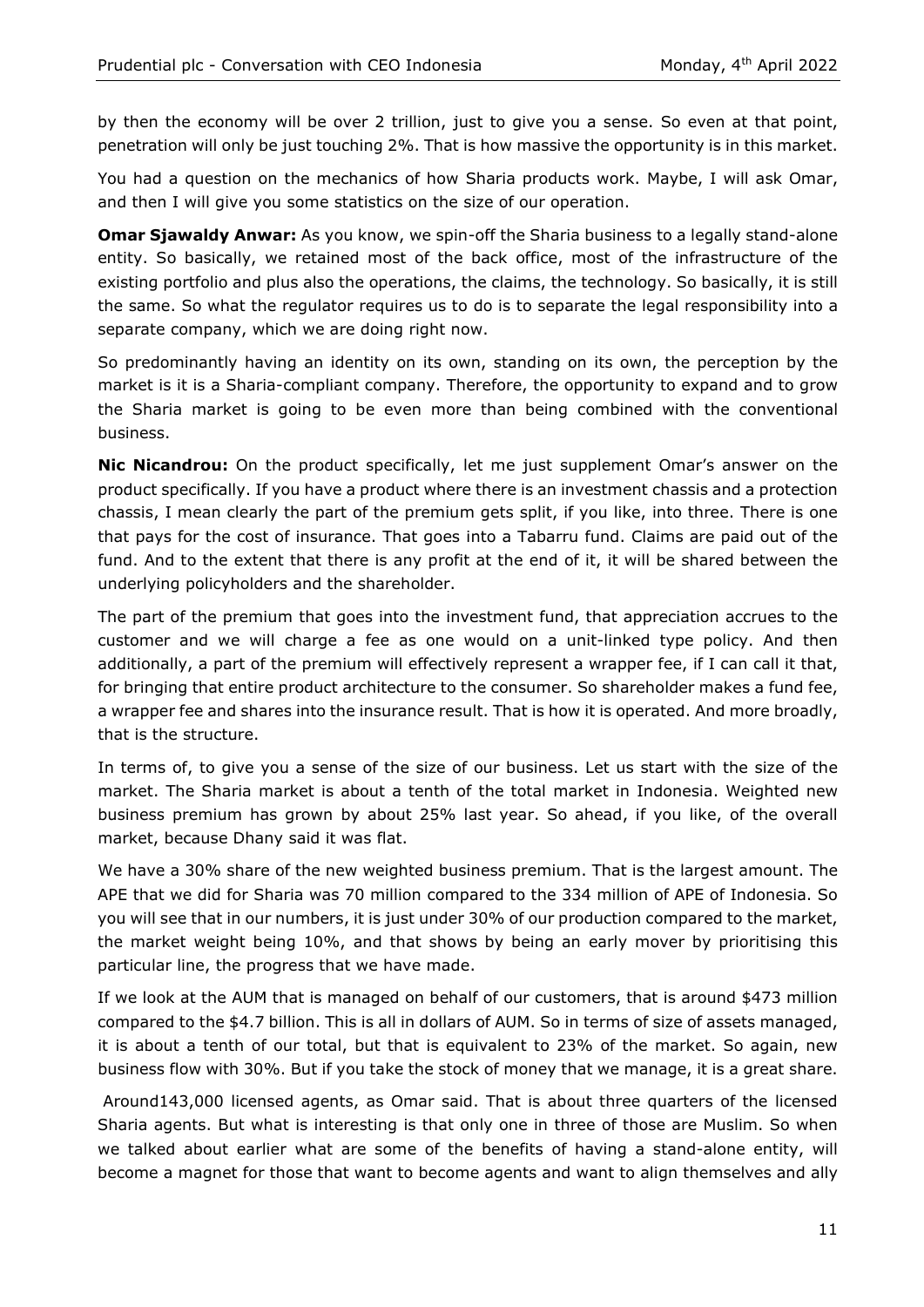themselves with a pure play Sharia business, and therefore, we will attract a disproportionate share of those Muslim agents going forward.

And in terms of the customer base that we have, it is 400,000 compared to 1.5 million of the totality of our customer, so about 30% of the total. But it is still early days. I said 220-oddmillion, 100 million of those are millennials. The opportunity now with the simple products that we have in place is phenomenal.

You had a question on agency, although I have to say I did not quite catch it. And I do not know if it was Sharia-related habited in my answer or it was broaden than that?

**Greig Paterson:** I basically wanted to know how much the total agency force had grown yearon-year as opposed to the Sharia? I also wanted to know what percentage of the Sharia operation you will own? And will that be different from your current percentage ownership?

**Nic Nicandrou:** So our agency force declined last year as we enforced contract maintenance requirements. Our push was more on the increasing productivity. Our push was more on retooling many of those agents that are highly productive or appropriately productive or sufficiently productive with using new tools on PRULeads and PRUforce.

So yeah, we started the year with roughly 240,000 agents, but we whittled down the least productive ones, as I said, as we focused on productivity. And taken over a one year trend, you can miss some of the underlying improvements. MDRT, we are putting a lot of our emphasis on the elite agents, on the MDRT agents. Compared to five years ago, we have a lot more.

So, as Dhany said, we have 1,000. If we go back to 2015, we had 77. Just to give you a sense. I can share that information. I was around. Dhany was not around. So you see the focus, the delivery that we are the number one producer of MDRT qualifiers in this market and the contribution from MDRT has increased from about 15% back five, six years ago to around 30% now.

So focus is less to do with numbers now and more to do with the productivity and we are retooling them. We are providing them with new products. And we continue to triage, if you like, what products are sold by, depending on your experience, your tenure and the tools that we make available to you to approach consumers.

The percentage of the contribution to APE, all our Sharia is agency sourced today. That is the point that we have achieved all this progress by simply through the agency channel. We are only just starting to put Sharia products through all the other channels.

Last year, we put the very first Sharia products in our bank relationships. And it is now contributing from nowhere, Dhany, to 4%. We have created some high end Sharia products. PRUWarisan is an example. Maybe if you want to say a little about what that product does?

**Michellina Laksmi Triwardhany:** Yeah. So I think we started in the bancassurance on offering the Sharia products in our bank partners and has been well received in particular is the PRUCinta and PRUCinta Sejati that obviously focusing on the more of the high end of the customer pick. So this is a stand-alone traditional product.

And we believe that this represents a big opportunity still to offer a more of traditional product A lot of our bank partners, obviously focusing on the single premium unit-linked. But we believe also and this is also what we learn from our agency business is that there is a need for the high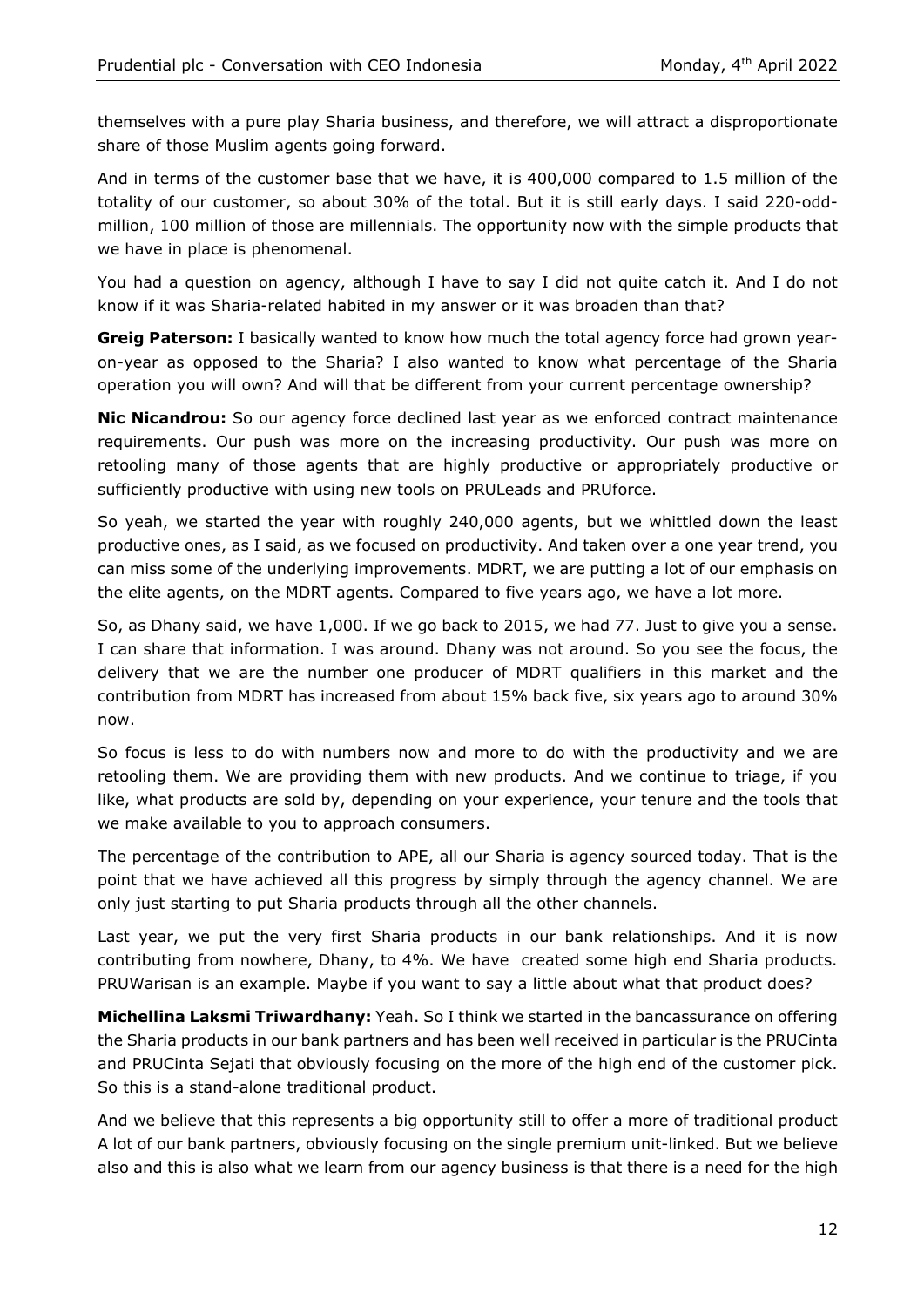net worth who have more of complete and coverage from versus the single products. And it is something that we want to focus on going forward as well.

**Nic Nicandrou:** And on the share, honestly, Greig, I still did not understand your question. Agency is about 77% of what we sell. 15% is bank.

**Greig Paterson:** Does that include 10% to a third-party in terms of ownership of the company?

**Nic Nicandrou:** I see. No, we are structuring the Sharia entity to be a subsidiary of the conventional business. And therefore, we will retain a 100% economic interest in the standalone entity. We have not had to divest the proportion of that business.

Previously, Sharia was a division or a product, if you like, of the conventional business. We are subsidising it for want of a better expression, and we are retaining the economic interests. So there is no value leakage in that sense. Does that address your question?

**Kailesh Mistry (HSBC):** Couple of questions. The first one is the Sharia agents. I think Dhany mentioned there was 143,000 Sharia agents. Now just wanted to clarify. So those143,000, they can sell both Sharia and traditional or conventional products? And how different or onerous are the licensing requirements for those agents? The second question was, again, just trying to compare Sharia versus the conventional products. Can you give us a little bit of colour around average premium case size, the type of product features people typically buy between those two entities and then how that relates to, for example, new business margins or internal rates of return?

**Michellina Laksmi Triwardhany:** I can tackle the first one. And maybe, Omar the second one.

Yeah. So currently we have 200,000 agents in Prudential in Indonesia, out of which around 143,000 also carry a Sharia licence. So the licensing required is that the agents have to carry two license. One for the conventional and one is for the Sharia. Obviously, to carry a Sharia licence, you have to understand the basic product and differences in the product of conventional for Sharia, the concept of Tabarru fund and how it works. And this is something that the Sharia agent must understand.

So there is an overlap. And that is by design, because this has been the same agents that had been growing our Sharia proceeds, as well, where it is today, about 30% of market share in Indonesia.

**Nic Nicandrou:** And maybe to supplement on that, I mean, clearly the training that we give to our agents as they come into the business allows them to go down both routes. So the training is supportive of licensing in relation to both Sharia and to conventional. Maybe a comment on case size and on profitability vis-à-vis the traditional.

**Omar Sjawaldy Anwar:** I think it is basically the difference between conventional and plus also Sharia. Sharia is more Group sharing, whereas conventional is non-Group sharing. So in terms of Group size, the Group investment is is about \$8 per month that you can subscribe on the lower end of the segment of the product itself. On the other, perhaps Dhany?

**Nic Nicandrou:** I mean, just maybe to add some colour, the average case sizes is lower on the Sharia, be reflecting the type of products that they are buying. So we did roughly a couple of 100,000 of new cases of Sharia business last year. We can see them improved 2.5 times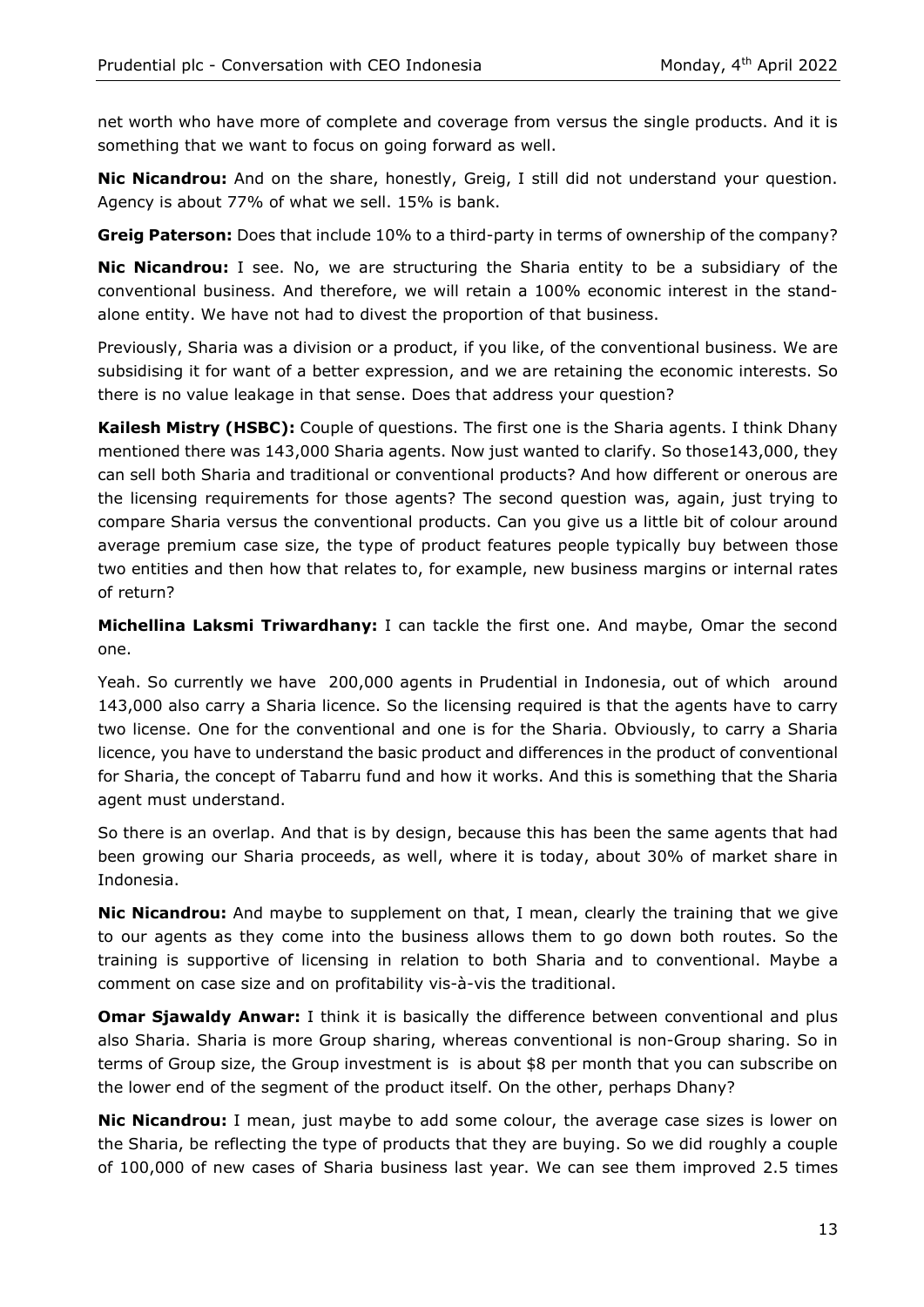what we did pre-COVID, just to give you a sense. 85% of those were simple stand-alone products.

So it is PRUCinta Sejati, which is a sharia traditional product campaign with low ticket size, which starts as little as \$8. But of course, at the higher end it is \$200 to \$300 or so. We had PRUCinta, which is effectively a life, that tends to start as little as \$50 a year and it will go up to \$300 or so.

We have the hospitalisation, the PRUTect, that tends to be lower case size. So it is really the product that they are buying, whereas the conventional tends to be more at the high end of the \$600, \$700, \$800 a piece.

The profitability is high, because we are talking about stand-alone insurance, so the margins tend to be above the average on all these stand-alone insurance products and look through an IRR lens and a payback lens, they are very, very attractive. So we are delighted to write that business on the economics that we are doing it and of course delighted to be expanding the insurance umbrella to people that were not protected previously.

In fact, Sharia guys versus a traditional guys, again, we have lots of products that come in both formats. Because of the risk sharing, the margins, the equivalent margins like-for-like would be lower, but again, appropriately attractive from an IRR and a payback period perspective. Thank you, Kailesh.

**Kailesh Mistry:** Just one quick one on the back of that. So on the Sharia, from an IFRS lens, does the way that three parts of the premium gets split up get reported effectively as a feebased type fee and insurance earnings?

**Nic Nicandrou:** I mean, the fee will be part of the fee income. I think the other two components are probably reported within the technical income. But if I am wrong on that, we will get back to you.

**Nasib Ahmed (UBS):** So I guess you mentioned some of the benefits of a stand-alone Sharia business, as well as the benefits also being able to sell more different types of products? And then just comparing the business in Indonesia after you have got a stand-alone business to Malaysia, is Malaysia similar structure? And are there any learnings you can get from Indonesia to Malaysia and vice versa? So given Malaysian Sharia penetration that you mentioned was a little bit higher. And then finally, banca channel you mentioned is not that important for Sharia at the moment. But is that the same across the industry? Is Sharia not sold that much through banca? And do you have an expectation that the banca channel would be a bigger part of the Sharia product or both?

**Nic Nicandrou:** Okay, let us maybe start with the second question, Omar. What fraction does the Sharia products have in banks? I guess, you are both worked in banks, both of your perspectives. I am sure our investors will be interested in understanding. Omar, why do not you go first, Dhany supplement? And then I will come back on the comparison with Malaysia.

**Omar Sjawaldy Anwar:** Thank you, Nic, for the question. The banca channel traditionally from the early 2000 has been very strong, predominantly because Indonesia is a bank-based economy. So a lot of the resources are based from the banking side. So insurance traditionally has been on the back side in trying to train, in trying to acquire those relationships in this channel So therefore, especially the bancassurance channel has gained momentum, and what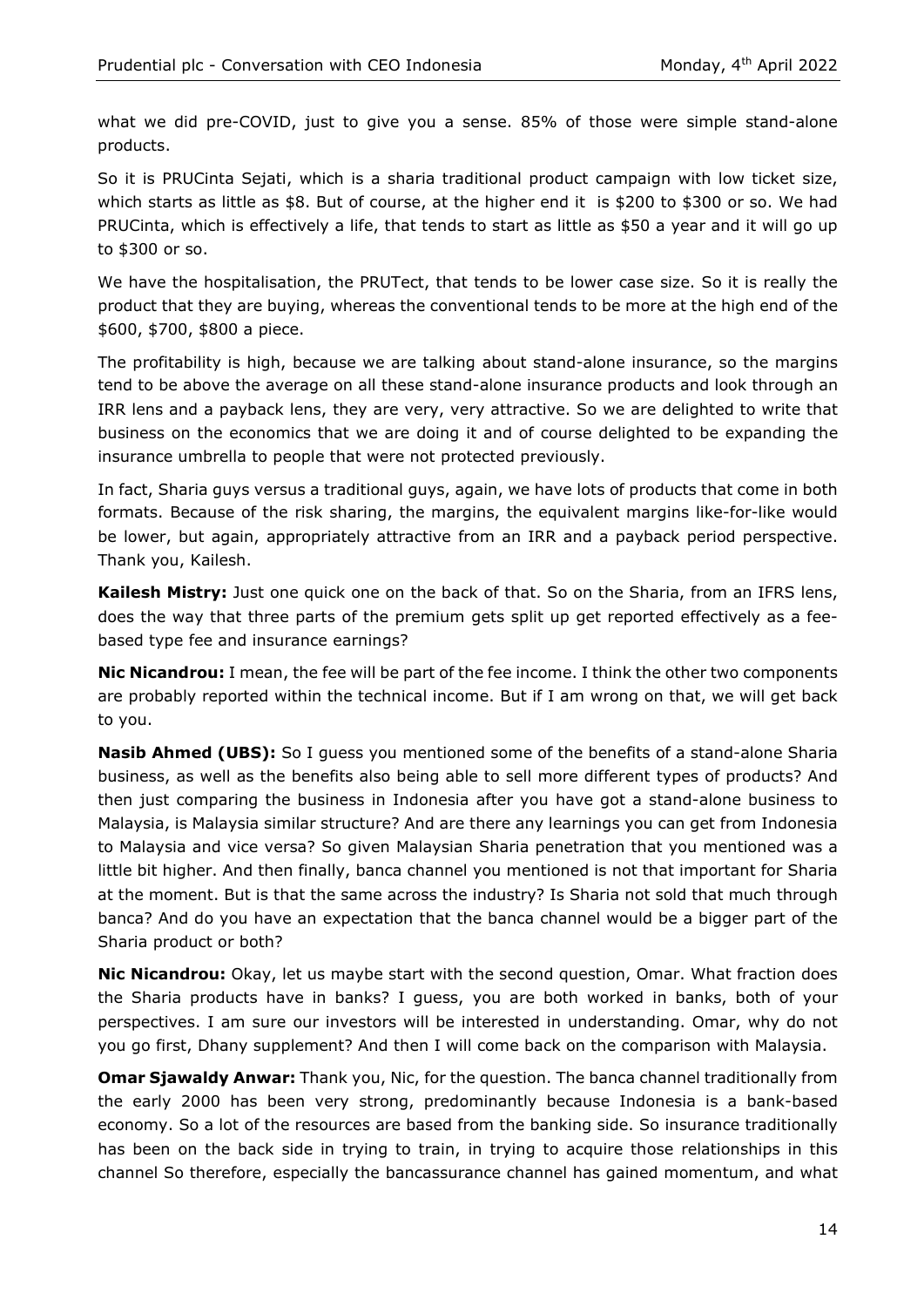you have seen for the last 10 years, for the last five years, the bancassurance has actually come at par with the agency channel.

But having said all that, as you know, the Sharia market for the banking side has consolidated. We have seen a large player now coming up, which has merged in the last few years. So we feel that there is an opportunity to partner, but are only at an early stage. So we are keeping an eye on that opportunity.

**Nic Nicandrou:** The question was in terms of the proportion of insurance that is written by banks, that is of a Sharia nature. We said earlier that it is 4% through our two relationships that is Sharia, I made the point that most of the 70 million of APE can effectively from agency as very small number came from banca. But more broadly in the industry, is that a trend in the industry or not?

**Michellina Laksmi Triwardhany:** Well, I think, based on my experience is that because the banks in Indonesia, if you look at the top 10, top 15 or top 20 banks, they are mostly conventional banks. And they have a small Sharia business. So in a conventional bank, it is a very universal bank, they offer products that suit their customer needs. So a lot of the focus that is coming out from the life assurance companies are primarily, because it is more on the conventional product and that has to be offered by the bank partners to their customers.

But obviously, I think what we have seen so far is an interest in the Sharia for us. And if you think about it, the biggest banks in Indonesia and in mass market bank, 95% will be Muslim. So, if I am right, there should be increased interest in the Sharia business or Sharia type of product.

**Nic Nicandrou:** Okay. And in relation to the comparisons with Malaysia, so we have around 1.2 million Takaful customers in Malaysia. So, in terms of numbers, it is already three times larger, and the premium base is higher. It is a much more developed market at this stage. It makes up around 30% of the industry in Malaysia. Part of the reason the Malaysia market is more developed is because there has been more fatwas which provide the guide rails, if you like, in order to construct and architecting insurance products.

There has been more fatwas on the banking side and they do more fatwas on the insurance side. Part of our sponsoring the Sharia Knowledge Centre is to start to provide, if you like, a mechanism and the thought leadership to support the communities to effectively do like more fatwas that then will help the insurance sector expand. So there is a number of infrastructure things, if you like, that needs to be put in place before the market expands. It is more advanced, as I said, in Malaysia but there is nothing that prevents the authorities from catching up.

In terms of product design, there is quite a lot of flow of ideas, of exchange of ideas. The product set now on the Sharia side has caught up in Indonesia. The product set in Indonesia has caught up with a lot of what it is that we are offering in Malaysia. So there is good cross fertilisation of ideas between our two businesses. Thank you for your question. We can go to the next one, please.

**Andrew Crean (Autonomous):** I just really have a question around growth, or the return to growth. And when you see that, both in terms of new business growth and IFRS profitability, I think you had said the number of agents for last year. There is some impact from the Omicron. So I know quarter-by-quarter sales or new business profits grew through year, but over time,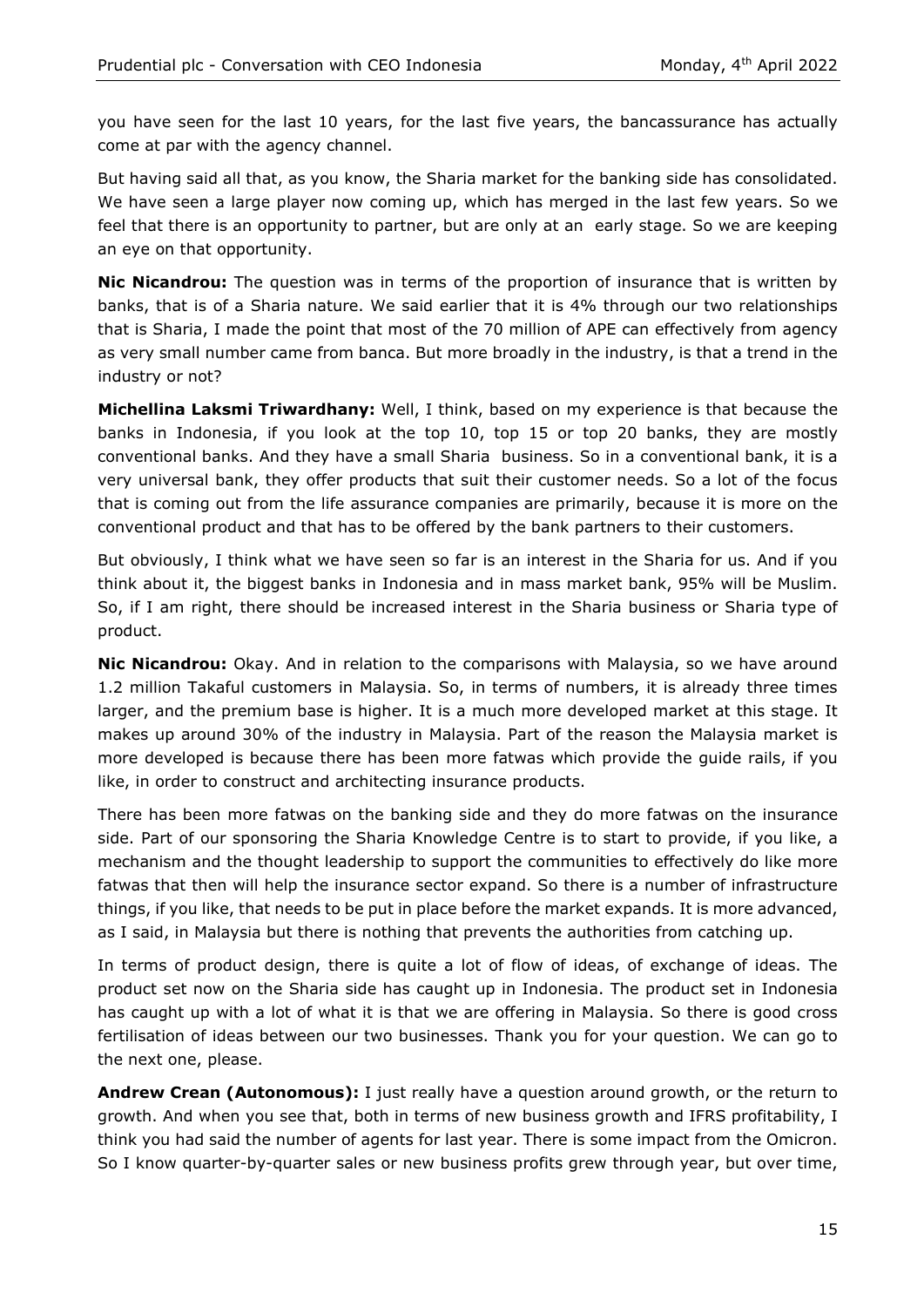compared with 2020, it was lower. So just give us a bit more granularity there? And then also on the IFRS profitability, what was the impact in 2021 in terms of COVID claims, and how that affect your profitability and how you see that in 2022?

**Nic Nicandrou:** So I mean on growth, what we have seen is whenever there is an improvement, if you like, in the ability to connect with clients, when footfall returns back to branches, it is true in Indonesia. It is true elsewhere. We see demand ramp up and come back relatively quickly. So Delta hit Indonesia in the summer. Therefore, Q2 was impacted in 2021. Q3 again, we saw a return to normality. Q4 tends to be a strong quarter in any event, as we get to the end of the year, again.

And then Omicron hit us in November. We carried good momentum into January. But inevitably, the increase from level one to level three restrictions for about a six, seven week period has had an impact. We are now back to level one. And therefore, we are seeing business come back. Now short of giving you our first quarter number, I do not how else to answer that question.

So I can reassure you being in Jakarta, the traffic is just as bad as ever coming into the airport. And usually the footfall in airports is a good indication of how economic activity is resuming and at the airport it coincides as well with the start of Ramadan. And there is a lot of religious travel that takes place as well. But it was beginning to feel a normal.

On IFRS, a big chunk of the drop was claims related. We are down 16%, the majority of that was claims related. There is a single digit drop that is linked to the fact that we have not seen the growth in the recurring premium business that historically we have enjoyed, if we go back a few years in Indonesia.

We are cautious about when we call the end to claims. And clearly, Omicron is less severe from a health perspective. But there has been two years of people not accessing hospitals of normal BAU activities. So we are being cautious in terms of what that might entail. Really we are monitoring closely and we will update you at the next opportunity that we have when talking about results.

But medium term as the claims environment normalises, I guess, as all the things that we have talked about that have delivered a structurally better business because we are now broader. We now have digital assets that we did not have before. We have a much more balanced look. We should be phenomenally even better placed than before to capture the demand as it resumes, as consumer confidence returns. The demand is there. It is tapping into it.

And yes, we will return to growth. But it will be very closely correlated with the growth in regular premium business and a continuation of the mixing help and protection that we have built historically. Next question, please.

Okay. Well, thank you once again for joining the session today. I hope you found it useful. I hope you have taken some insights from it. Please keep providing us with your feedback as you did after the session that we held in Manila. There is a lot more that we plan to do in the coming months as we give you effectively a tour of all of our businesses.

I would like to thank Dhany and Omar, for your questions. I would like to thank your teams for organising the session. Appreciate we have taken an hour away or an hour plus the preparation,